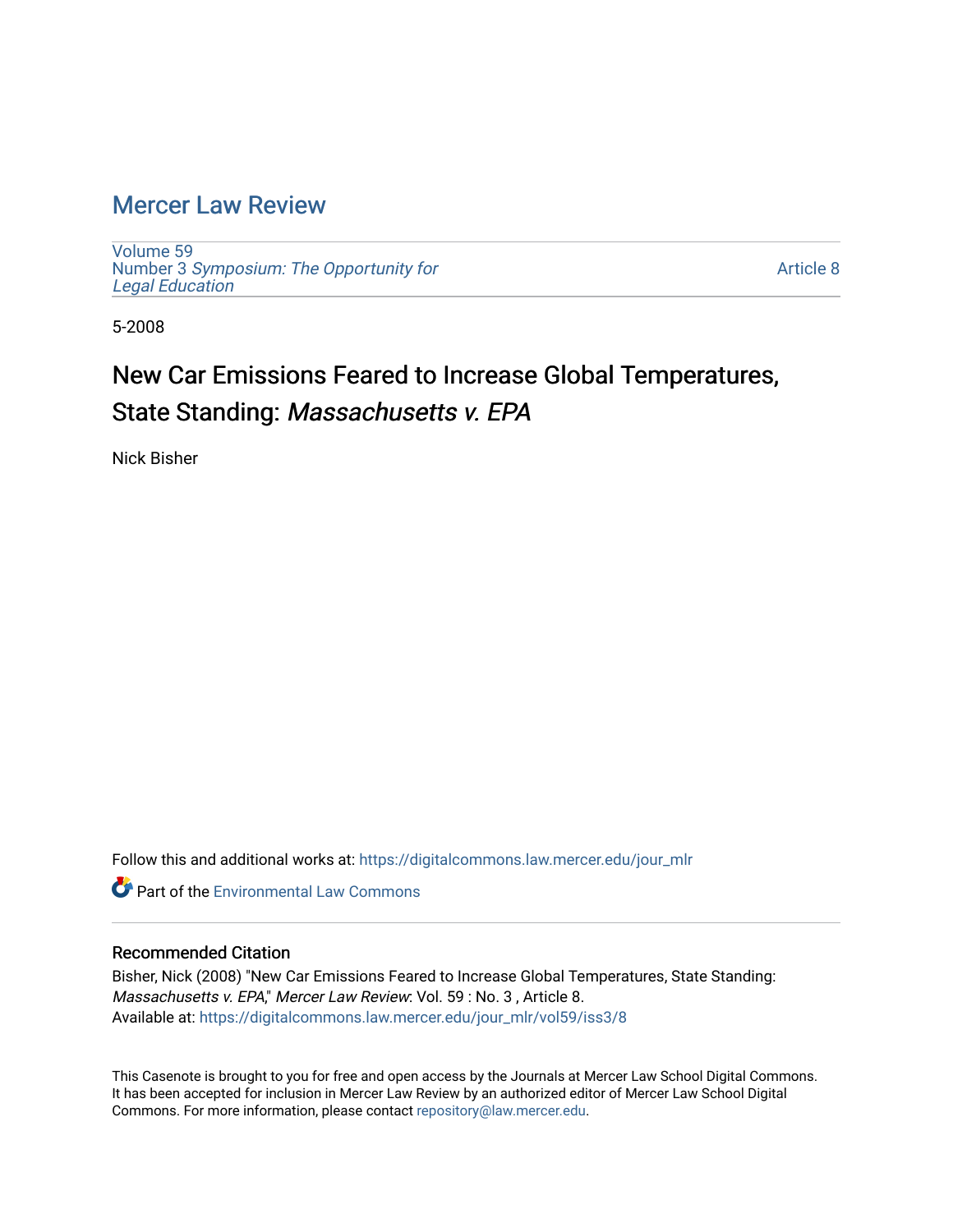## **Casenote**

### **New Car Emissions Feared to Increase Global Temperatures, State Standing:** *Massachusetts v. EPA*

#### I. INTRODUCTION

As debate over global warming continues to intensify, the United States Supreme Court has taken steps to begin addressing the many interests asserted by private and public parties. In *Massachusetts v. EPA,'* the Court issued a landmark opinion that gives states the power to assert their rights under the Clean Air  $Act^2$  in federal court.<sup>3</sup> The Court also ruled that the Environmental Protection Agency **("EPA")** acted arbitrarily and capriciously in denying a petition to promulgate a rule establishing limits on new motor vehicle emissions of carbon dioxide and other greenhouse gases ("GHGs") under the Clean Air Act.<sup>4</sup> This decision has centered the spotlight of the global warming debate on the **EPA** and may result in the regulation of **GHG** emissions from many sources other than just new cars.

**<sup>1. 127</sup> S.** Ct. 1438 **(2007).**

<sup>2. 42</sup> **U.S.C.** §§ **7401-7671q** (2000 & Supp. IV 2004).

**<sup>3. 127</sup> S.** Ct. 1438.

*<sup>4.</sup> Id.* at 1463.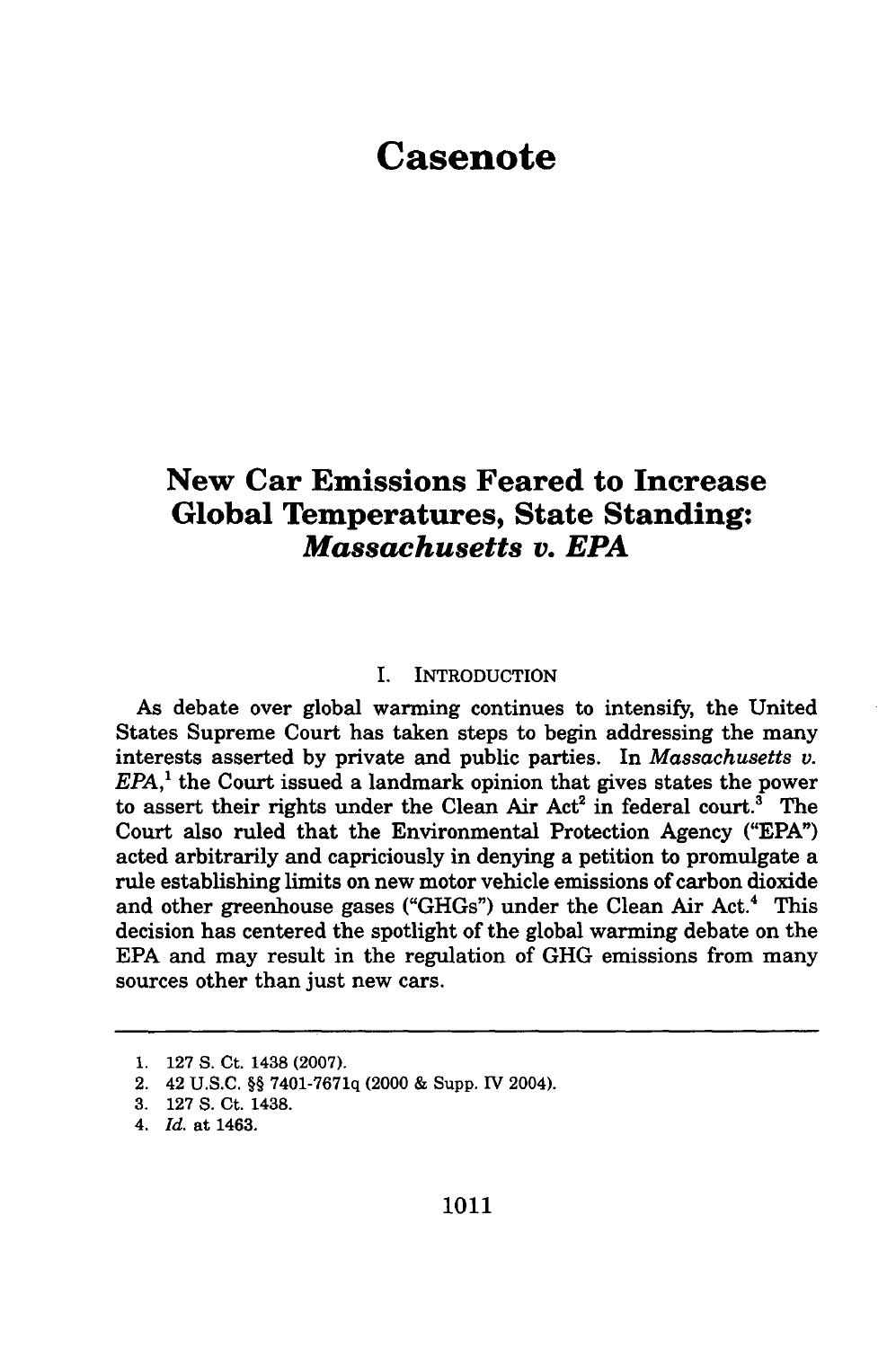#### II. FACTUAL BACKGROUND

The Court began by noting, "A well-documented rise in global temperatures has coincided with a significant increase in the concentration of carbon dioxide in the atmosphere. Respected scientists believe the two trends are related."<sup>5</sup> This phenomenon, known as global warming, begins when carbon dioxide that has been released into the atmosphere traps solar energy, resulting in a slower release of reflected heat. This is similar to how the ceiling of a greenhouse functions, which is why carbon dioxide is known as a "greenhouse gas" or "GHG."<sup>6</sup>

On October 20, **1999,** a collection of nineteen private organizations filed a rulemaking petition with the EPA requesting the organization to regulate emissions from new motor vehicles pursuant to section 202 of the Clean Air Act.7 The group alleged that: **(1) "1998** was the warmest year on record"; (2) "carbon dioxide, methane, nitrous oxide, and hydrofluorocarbons" are GHGs; **(3)** "greenhouse gas emissions have significantly accelerated climate change"; (4) "carbon dioxide remains the most important contributor to [man-made] forcing of climate change"; and (5) "climate change will have serious adverse effects on human health and the environment."8 The group also pointed out in the petition that one EPA general counsel, prior to the time of the filing of the request, concluded in a legal opinion that the EPA was within its authority to regulate carbon dioxide, a sentiment that was later repeated by his successor only two weeks before the filing.<sup>9</sup>

However, on September **8,** 2003, the **EPA** denied the rulemaking petition, claiming that the Clean Air Act did not empower the EPA to enact "mandatory regulations to address global climate change."<sup>10</sup> Further, the EPA proclaimed that even if it had such authority, it would be unwise to do so. The EPA maintained that the Clean Air Act did not pertain to carbon dioxide, which is consistently concentrated in the atmosphere, because carbon dioxide is not a local air pollutant." Also, because of prior "political history," potential political repercussions, and economic implications, the EPA concluded that the duty of enacting

**<sup>5.</sup>** Massachusetts v. EPA, 127 S. Ct. 1438, 1446 (2007).

*<sup>6.</sup> Id.*

<sup>7. 42</sup> U.S.C. § 7521 (2000); *Massachusetts v. EPA,* **127** S. Ct. at 1449.

*<sup>8.</sup> Massachusetts v. EPA,* **127** S. Ct. at 1449 (brackets in original) (internal quotation marks omitted).

<sup>9.</sup> *Id.*

<sup>10.</sup> *Id.* at 1450.

**<sup>11.</sup>** *Id.*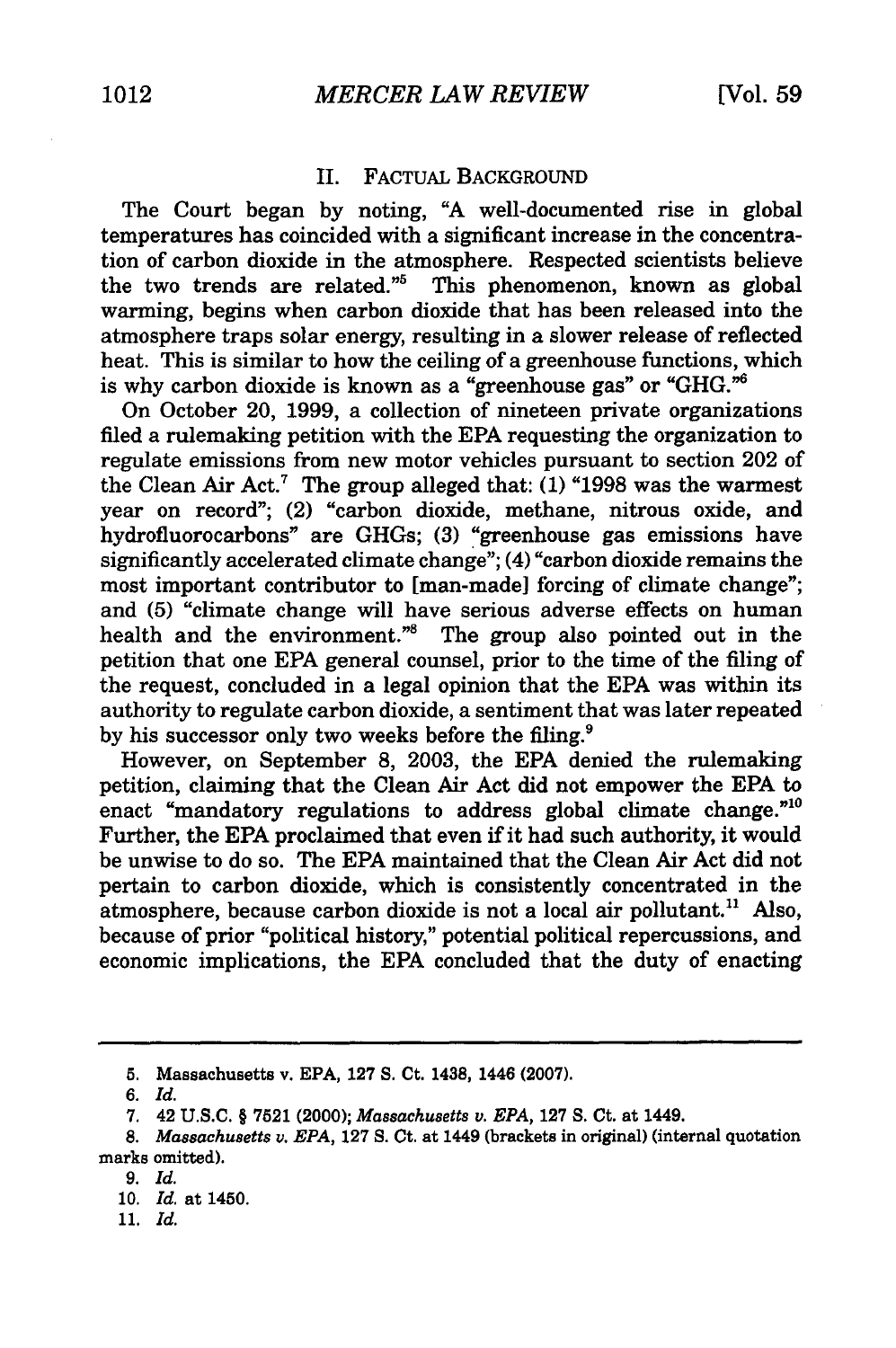mandatory emissions limitations remained with Congress. 2 The **EPA** also justified its denial of the petition because of the scientific community's failure to establish an unequivocal causal link between increased global temperature and human activity.<sup>13</sup> Lastly, the EPA claimed that a "piecemeal approach" to climate change, such as emissions limitations, would conflict with the United States President's "comprehensive approach to the problem."<sup>14</sup>

On appeal to the United States Court of Appeals for the District of Columbia Circuit, the petitioners were joined by a number of state and local governments. In a split decision of 2-1, the court of appeals ruled against the petitioners, holding that the EPA properly used its discretion in denying the rulemaking petition. In his opinion, Judge Randolph did not present any concrete evaluation of the petitioners' standing to bring the claim.<sup>15</sup> Judge Sentelle, while concurring in the court's holding that the EPA properly exercised its discretion, wrote separately to reveal his belief that the petitioners failed to "'demonstrat[e] the element<br>of injury necessary to establish standing'" because they could not allege "'particularized injuries'" as required by law.<sup>16</sup> Conversely, Judge Tatel concluded in his dissent that standing had been established by the petitioners, arguing that the projected rise in sea level that could result in substantial loss of coastal property was a "'far cry'" from an insufficient generalized harm. $17$  Further, Judge Tatel argued that the reduction in carbon dioxide emissions from American vehicles would "'delay and moderate"' the consequences of global warming and therefore sufficiently redress the petitioners' alleged injury.<sup>18</sup>

The United States Supreme Court granted certiorari on June 26, **2006,"9** and in a split decision of 5-4, ruled in favor of the petitioners.<sup>20</sup> Justice Stevens, writing for the majority, held that Massachusetts had appropriate standing, and with that threshold justiciability issue satisfied, the Court could appropriately adjudicate the merits of the case.<sup>21</sup> The majority determined that the EPA failed to provide a

**17.** *Id.* (quoting *Massachusetts v. EPA,* 415 **F.3d** at **65** (Tatel, **J.,** dissenting)).

- **19.** Massachusetts v. **EPA, 126 S.** Ct. **2960, 2960 (2006).**
- 20. *Massachusetts v. EPA,* **127 S.** Ct. at 1463.
- 21. *Id.* at 1458.

<sup>12.</sup> *Id.*

**<sup>13.</sup>** *Id.* at 1451.

<sup>14.</sup> *Id.* (internal quotation marks omitted).

**<sup>15.</sup>** *Id.*

**<sup>16.</sup>** *Id.* at 1452 (brackets in original) (quoting Massachusetts v. **EPA,** 415 **F.3d 50, 59-61 (2005)** (Sentelle, **J.,** dissenting in part and concurring in judgment)).

**<sup>18.</sup>** *Id.* (internal quotation marks omitted) (quoting Massachusetts v. *EPA,* 415 **F.3d** at **65** (Tatel, **J.,** dissenting)).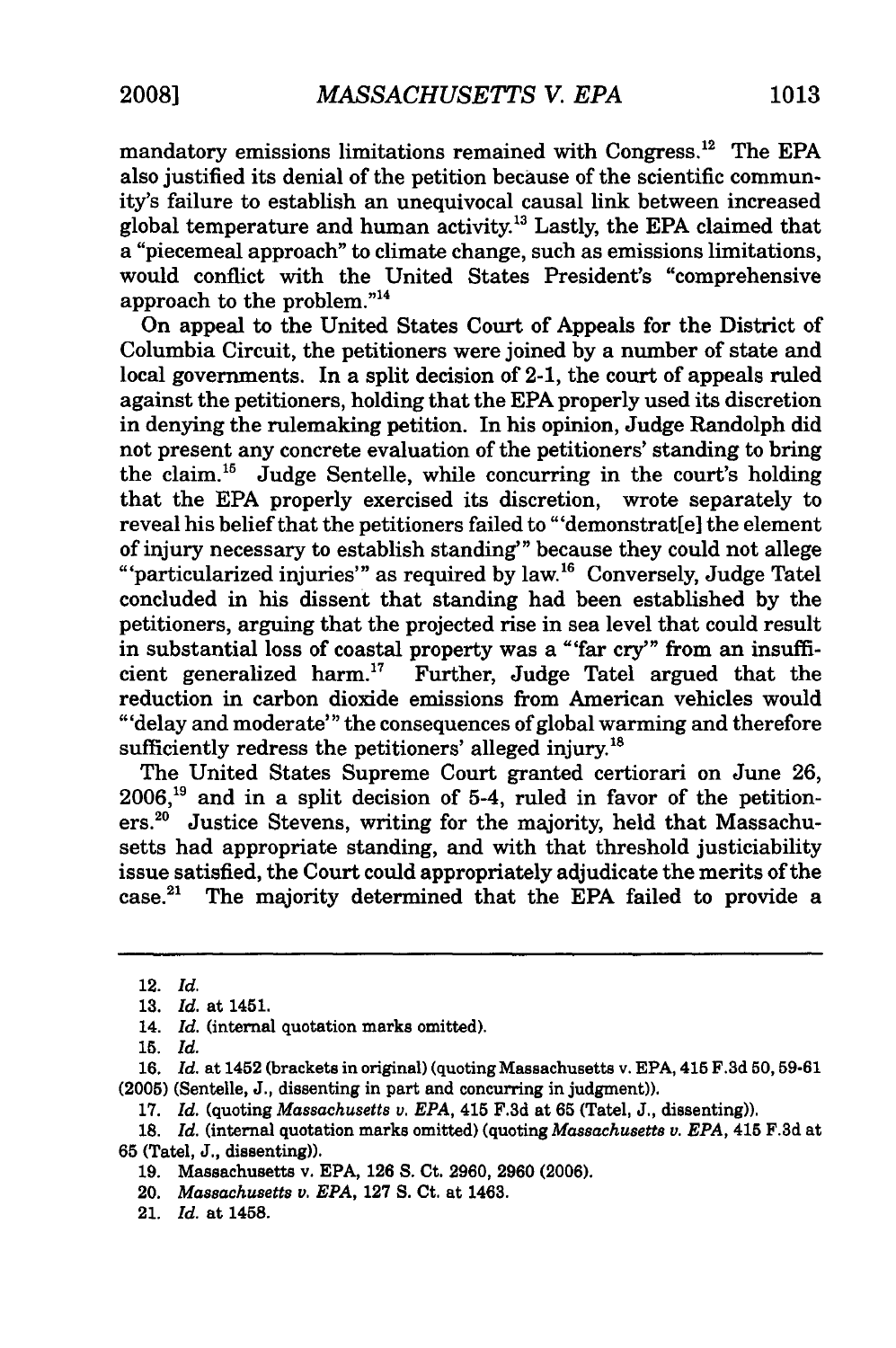"reasoned explanation" for its refusal to act on the rulemaking petition.<sup>22</sup> Therefore, the majority held that the decision was "arbitrary, capricious, ... or otherwise not in accordance with law.'"<sup>23</sup> Chief Justice Roberts, with Justices Scalia, Thomas, and Alito, dissented. <sup>24</sup>

#### III. LEGAL BACKGROUND

#### *A. Statutory Background*

Section 202(a)(1) of the Clean Air Act<sup>25</sup> was enacted by Congress in 1970.<sup>26</sup> Congress amended section  $202(a)(1)$  in 1977,<sup>27</sup> which currently states,

The [EPA] Administrator shall by regulation prescribe (and from time to time revise) in accordance with the provisions of this section, standards applicable to the emission of any *air pollutant* from any class or classes of new motor vehicles or new motor vehicle engines, which in his judgment cause, or contribute to, air pollution which *may reasonably be anticipated* to endanger public health or *welfare.28*

This amendment was made in response to the Court's ruling in *Ethyl Corp. v. EPA,29* which held that the Clean Air Act and "common sense demand regulatory action to prevent harm, even if the regulator is less than certain that harm is otherwise inevitable."30

The term "air pollutant" is defined by the Act as "any air pollution agent or combination of such agents, including *any* physical, chemical, biological, radioactive **...** substance or matter which is emitted into or otherwise enters the ambient air."31 Also, the term "welfare" is defined to include "effects on . . . weather . . . and climate."<sup>32</sup>

Since the enactment of the Clean Air Act, the concentration of carbon dioxide in the atmosphere has continued to rise, and the scientific community has continued to progress in its understanding of the man-

- 24. *Id.* at 1444.
- 25. 42 U.S.C. § 7521(a)(1) (2000).
- **26.** Clean Air Act Amendments of 1970, Pub. L. No. 91-604, 84 Stat. 1676.
- 27. Clean Air Act Amendments of 1977, Pub. L. No. 95-95, § 401(d)(1), 91 Stat. 685,

791.

- 29. 541 F.2d 1 (D.C. Cir. 1976) (en banc).
- 30. *Id.* at 25.
- 31. 42 U.S.C. § 7602(g) (2000) (emphasis added).
- 32. 42 U.S.C. § 7602(h).

<sup>22.</sup> *Id.* at 1463.

<sup>23.</sup> *Id.* (alteration in original) (quoting 42 U.S.C. § 7607(d)(9)(A) (2000)).

<sup>28. 42</sup> U.S.C. § 7521(a)(1) (emphasis added).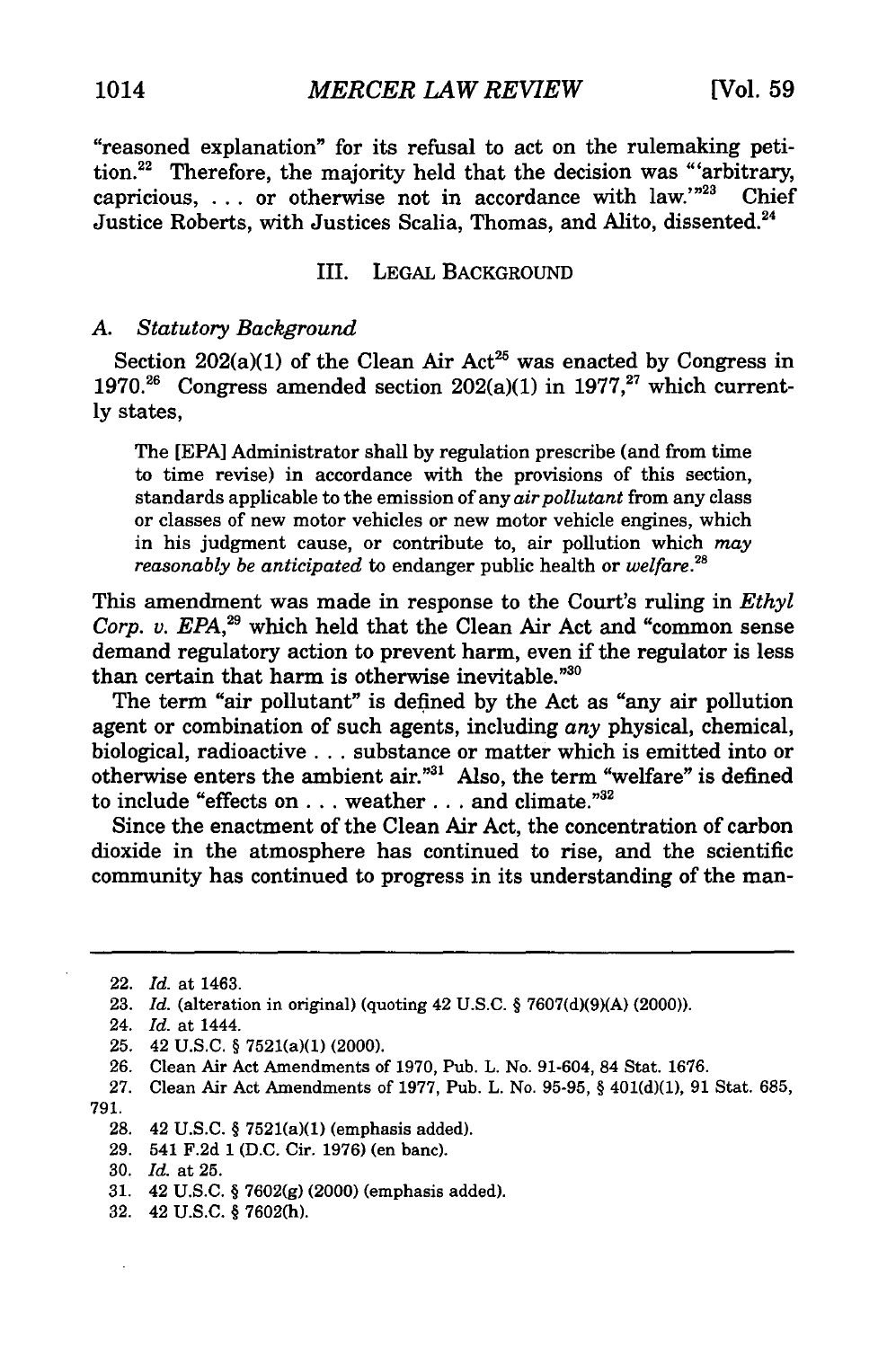induced increase in global surface temperatures.<sup>33</sup> However, it is undisputed that some degree of uncertainty remains.<sup>34</sup> ' Thus, in deciding *Massachusetts v. EPA,* the Court engaged in a debate about what degree of uncertainty is acceptable for establishing appropriate standing.<sup>35</sup> The Court, however, did not establish what degree of uncertainty is generally acceptable. $36$ 

#### *B. Historically Significant Caselaw*

**1.** Standing in General. Interpreting the standing requirement for federal jurisdiction in Article III of the Constitution, the United States Supreme Court held in *Baker v. Carr<sup>37</sup>* that a petitioner must have "such a personal stake in the outcome of the controversy as to assure that concrete adverseness which sharpens the presentation of issues upon which the court so largely depends for illumination."<sup>38</sup> The Court, in *Lujan v. Defenders of Wildlife,39* further defined the holding in *Baker* **by** requiring litigants who seek to invoke federal jurisdiction to establish that they "have suffered an injury in fact" **by** proving two elements:<sup>40</sup> First, injury in fact requires the "invasion of a legally protected interest which is . . . concrete and particularized";<sup>41</sup> and second, the injury must be "'actual or imminent, not . . . hypothetical.'"<sup>42</sup> If injury in fact has been established, there must also be causation (the injury must be "'fairly **.. .**trace[able]"' to the conduct of the defendant) and redressability (it must be likely "the injury will be 'redressed **by** a favorable abinty (it in

In *Lujan,* however, the Court established an exception to the general standing requirement known as "procedural rights."44 Under this exception, "[a] person who has been accorded a procedural right to protect his concrete interests can assert that right without meeting all

41. *Id.* (citing Allen v. Wright, 468 U.S. 737, 756 (1984)).

43. *Id.* at 560-61 (alteration in original) (brackets in original) (quoting Simon v. E. Ky. Welfare Rights Org., 426 U.S. 26, 38, 41 (1976)).

44. *Id.* at 572 n.7 (internal quotation marks omitted).

**<sup>33.</sup>** Massachusetts v. **EPA, 127 S.** Ct. 1438, 1447-48 **(2007).**

<sup>34.</sup> *Id.* at 1463.

<sup>35.</sup> *Id.*

<sup>36.</sup> *Id.*

<sup>37. 369</sup> U.S. 186 (1962).

<sup>38.</sup> *Id.* at 204.

<sup>39. 504</sup> U.S. 555 (1992).

<sup>40.</sup> *Id.* at 560 (internal quotation marks omitted).

<sup>42.</sup> *Id.* (internal quotation marks omitted) (quoting Whitmore v. Arkansas, 495 U.S. 149, 155 (1990)).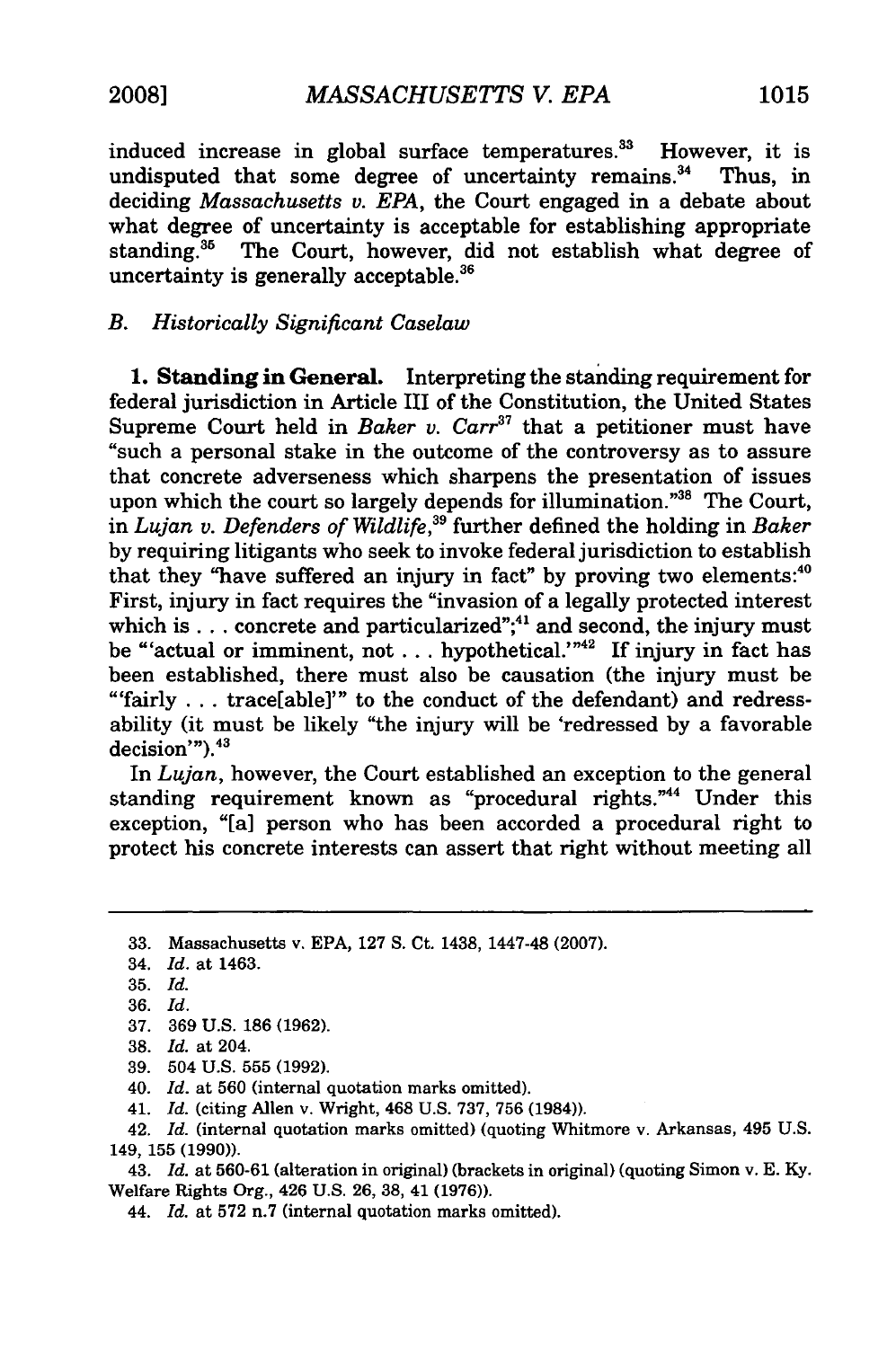the normal standards for redressability and immediacy."<sup>45</sup> More importantly, as the Court in *Massachusetts v. EPA<sup>46</sup>* noted, a litigant with a procedural right has standing if there is merely "some possibility" that the requested relief could persuade the adverse party to reconsider the allegedly harmful decision.4' Additionally, in a matter with multiple petitioners, the Court only requires one of the petitioners to qualify for standing for the petition to be considered by the Court.<sup>48</sup>

2. State Standing. Over the past century, through a progression of cases, the United States Supreme Court has established that sovereign states are not normal litigants for the purpose of federal threshold justiciability issues.<sup>49</sup> In *Georgia v. Tennessee Copper Co.*<sup>50</sup> the State of Georgia invoked federal jurisdiction to protect its citizens from out-ofstate pollution.<sup>51</sup> The Court held that states are quasi-sovereign and thus have an independent interest "in all the earth and air within [their] domain[s]" that supports federal jurisdiction.<sup>52</sup> Modern Supreme Court cases, such as *Alden v. Maine,53* which declared that the states "retain the dignity, though not the full authority, of sovereignty," have echoed this sentiment.<sup>54</sup>

In *Missouri v. Illinois,55* the State of Missouri sought to invoke federal jurisdiction for equitable relief from the potential injury that could result **if** the Sanitary District of Chicago discharged raw sewage into the Mississippi River.<sup>56</sup> The Court held that states are permitted to invoke federal jurisdiction when "substantial impairment of the health and prosperity of the towns and cities of the state" is at stake.<sup>57</sup> The Court in *Alfred L. Snapp & Son, Inc. v. Puerto Rico*,<sup>58</sup> furthered this holding **by** indicating that one factor for "determining whether an

50. 206 U.S. 230 (1907).

- 52. *Id.* at 237.
- 53. 527 U.S. 706 (1999).

55. 180 U.S. 208 (1901).

58. 458 U.S. 592 (1982).

<sup>45.</sup> *Id.*

<sup>46. 127</sup> S. Ct. 1438 (2007).

<sup>47.</sup> *Id.* at 1453.

<sup>48.</sup> *Id.* at 1453-54 (citing Rumsfeld v. Forum for Academic & Institutional Rights, Inc., 547 U.S. 47, 52 n.2 (2006)).

<sup>49.</sup> Alden v. Maine, 527 U.S. 706 (1999); Alfred L. Snapp & Son, Inc. v. Puerto Rico, 458 U.S. 592 (1982); Georgia v. Pa. R.R. Co., 324 U.S. 439 (1945); Georgia v. Tenn. Copper Co., 206 U.S. 230 (1907); Missouri v. Illinois, 180 U.S. 208 (1901).

<sup>51.</sup> *Id.* at 236.

<sup>54.</sup> *Id.* at 715.

<sup>56.</sup> *Id.* at 208-16.

<sup>57.</sup> *Id.* at 240-41.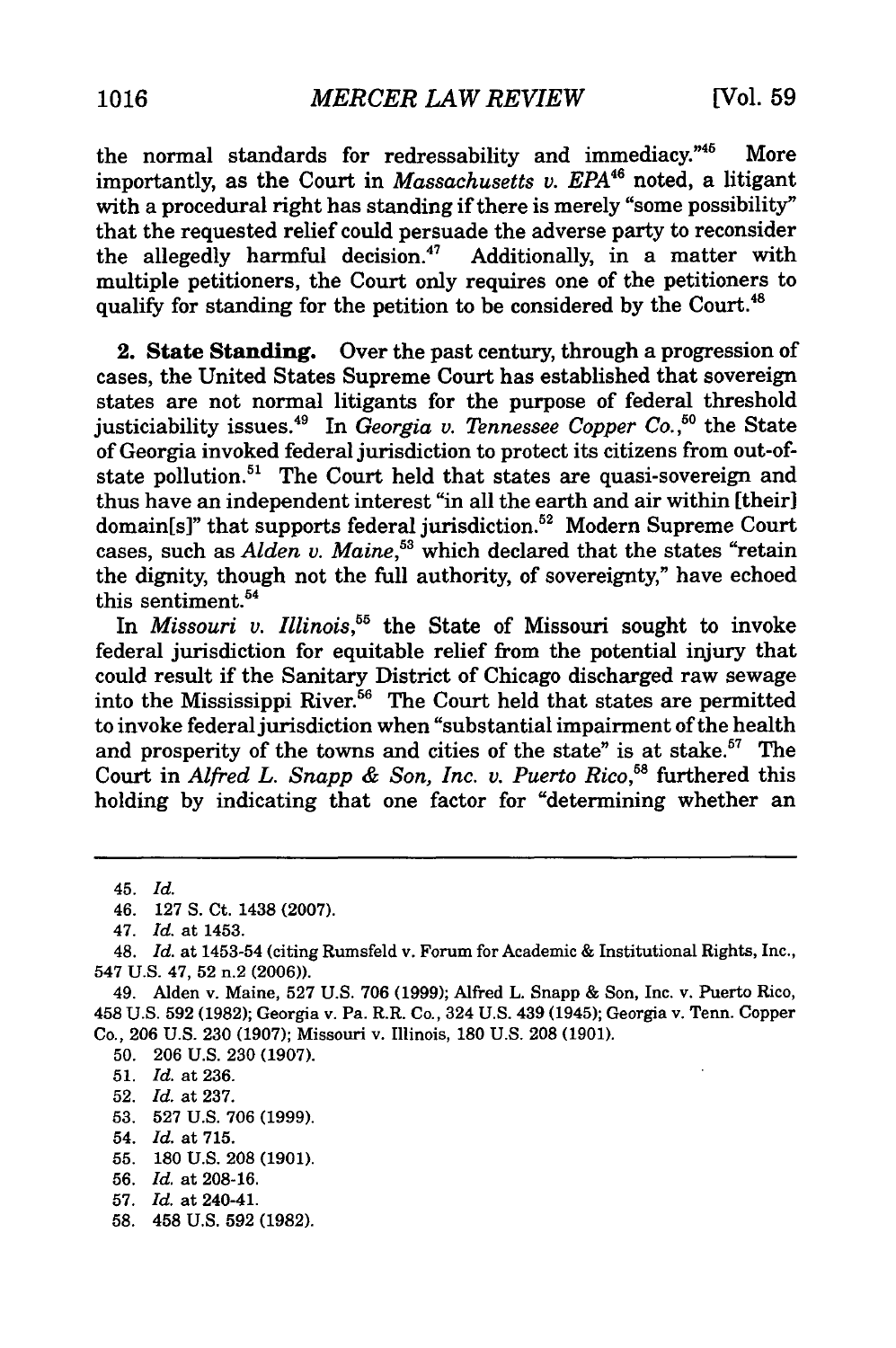alleged injury to the health and welfare of [a state's] citizens suffices to give the [s]tate standing... is whether the injury is one that the [s]tate, if it could, *would likely attempt* to address through its sovereign lawmaking powers."<sup>59</sup>

The Supreme Court has also specifically addressed the justiciability issues of particularized harm and redressability for state injury claims. In *FEC* v. Akins,<sup>60</sup> the Court held that "where a harm is concrete, though widely shared, the Court has found injury in fact."<sup>61</sup> Regarding redressability, the Court has held that an incremental remedy to the alleged injury is sufficient for standing purposes.62 In *Williamson v.* Lee Optical of Oklahoma, Inc.,<sup>63</sup> the Court held, "[A] reform may take one step at a time, addressing itself to the phase of the problem which seems most acute to the legislative mind. $^{64}$  This is important for states in addressing issues with widespread sources and effects, such as pollution. The Court in *Larson v. Valente*<sup>65</sup> went further, stating, "[A] plaintiff satisfies the redressability requirement when he shows that a favorable decision will relieve a discrete injury to himself. He need not show that a favorable decision will relieve his *every* injury."6

#### IV. COURT'S RATIONALE

The United States Supreme Court granted certiorari on June 26, 20067 and, in a 5-4 opinion written by Justice Stevens, ruled in favor of the petitioners. 6' The Court held that (1) the EPA's denial of the petition to regulate new automobile GHG emissions presented a risk of actual and imminent harm to Massachusetts; (2) the relief requested was sufficiently likely to redress the actual and imminent harm claimed by Massachusetts by reducing the extent of the injury; (3) the Clean Air Act authorizes the EPA to regulate GHG emissions in the event it forms a "judgment" that such emissions contribute to climate change; and (4) once the EPA has responded to a petition for rulemaking, its reasons for action or inaction must conform to the language of the authorizing

- 63. 348 U.S. 483 (1955).
- 64. *Id.* at 489.
- 65. 456 U.S. 228 (1982).
- 66. *Id.* at 243 n.15.
- 67. Massachusetts v. EPA, 126 **S.** Ct. 2960, 2960 (2006).
- 68. Massachusetts v. EPA, 127 S. Ct. 1438, 1444, 1463 (2007).

<sup>59.</sup> *Id.* at 607 (emphasis added).

<sup>60. 524</sup> U.S. 11 (1998).

<sup>61.</sup> *Id.* at 24 (internal quotation marks omitted).

<sup>62.</sup> *See* Williamson v. Lee Optical of Okla., Inc., 348 U.S. 483, 489 **(1955);** Larson v. Valente, 456 U.S. 228, 243 n.15 (1982).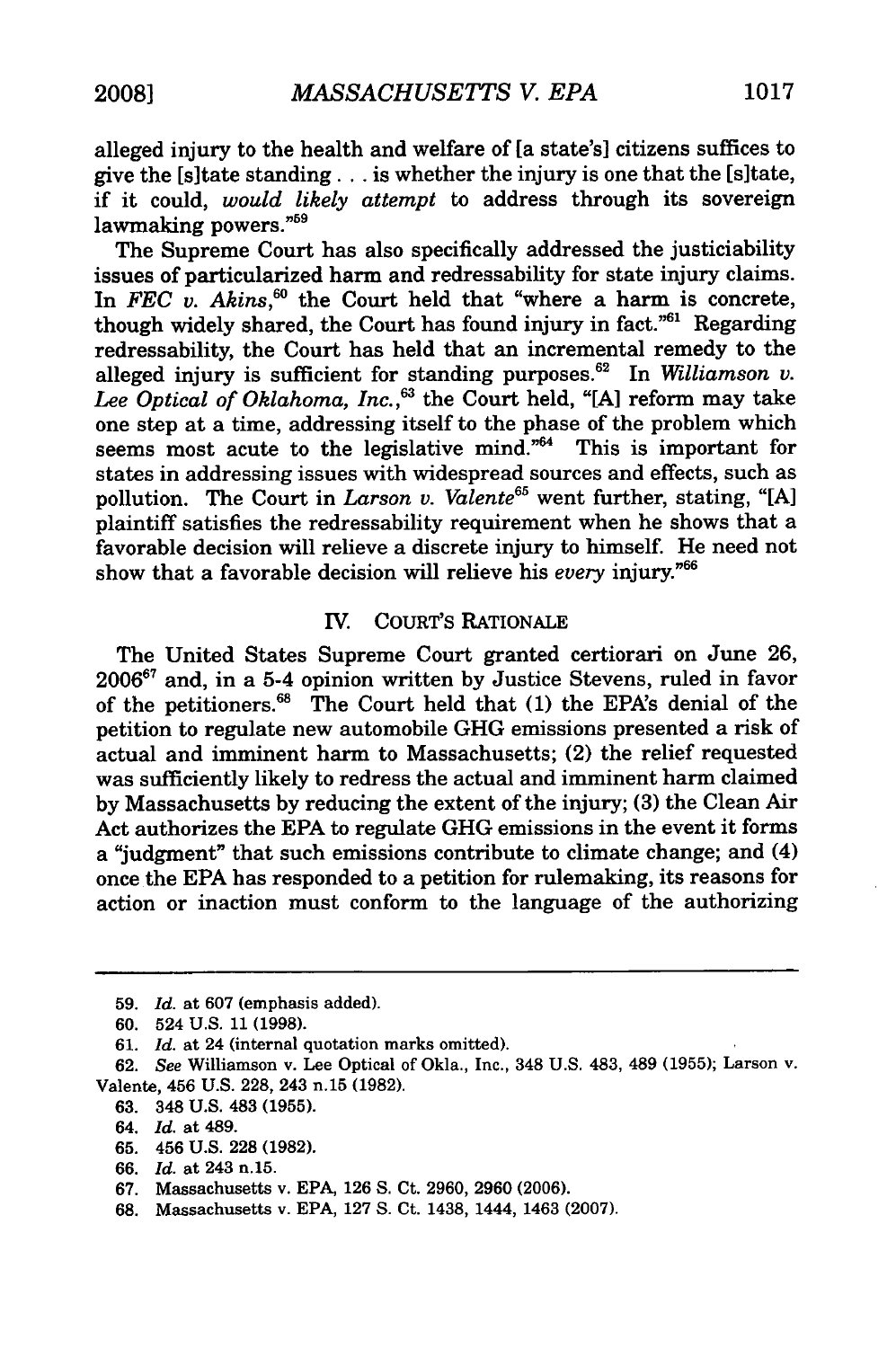statute.<sup>69</sup> As such, the Court granted states a special interest in pursuing their claims in federal courts.<sup>70</sup> Additionally, the Court more narrowly defined the scope of discretion granted to federal agencies when they determine when to act under a federal statute.<sup>71</sup>

#### *A. The Majority*

Justice Stevens concluded that Massachusetts (one of the petitioners) had appropriate standing to dispute the denial of the rulemaking petition pursuant to the Clean Air Act.<sup>72</sup> The Court extended to Massachusetts "special solicitude" to challenge the EPA's actions, ruling that Congress had granted a procedural right under 42 U.S.C. § 7607(b)- **(1).<sup>7</sup>**This allowed Massachusetts to assert its claim without meeting all of the "normal standards for redressability and immediacy." $74$ Regarding the requirements of injury and redressability, the majority held that the EPA's "steadfast refusal to regulate greenhouse gas emissions presents a risk of harm to Massachusetts that is both 'actual' and 'imminent'<sup>"75</sup> and that "[t]here is . . . a 'substantial likelihood that the **...** relief requested' will prompt [the] EPA to take steps to reduce that risk."76 The majority noted that the Commonwealth of Massachusetts owns a substantial amount of its coastal property, which would bear hundreds of millions of dollars in damage from increased sea levels.<sup>77</sup> The Court also held that Massachusetts had shown sufficient causation because both the EPA's failure to dispute the connection between GHGs and global warming and its refusal to regulate GHGs contributed to Massachusetts's injuries.<sup>78</sup> Further, the Court recognized that reducing new car emissions would contribute to slowing global emissions.<sup>79</sup> The Court also held that Massachusetts had satisfied the

74. *Massachusetts v. EPA,* 127 S. Ct. at 1453 (quoting Lujan v. Defenders of Wildlife, 504 U.S. 555, 572 n.7 (1992)).

75. *Id.* at 1455 (quoting *Lujan,* 504 U.S. at 560).

76. *Id.* at 1455 (quoting Duke Power Co. v. Carolina Envtl. Study Group, Inc., 438 U.S. 59, 79 (1978)).

77. *Id.* at 1456.

- 78. *Id.* at 1457.
- 79. *Id.* at 1457-58.

<sup>69.</sup> *Id.* at 1454-55, 1458, 1459-60, 1462.

<sup>70.</sup> *Id.* at 1454-55.

<sup>71.</sup> *Id.* at 1459-63.

<sup>72.</sup> Id. at 1454-55.

<sup>73.</sup> *Id.;* 42 U.S.C. § 7607(b)(1) (2000).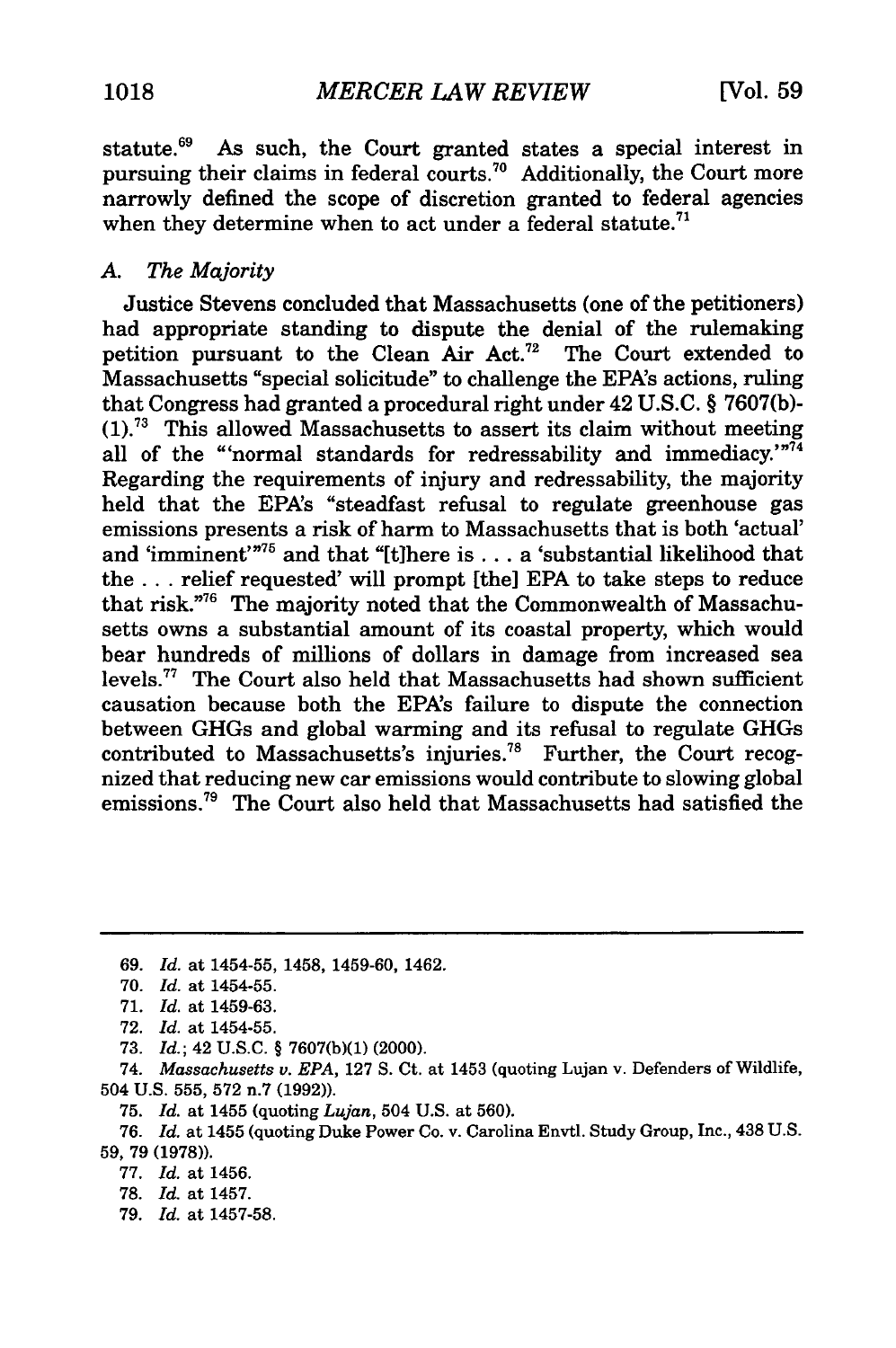redressability requirement, noting that a plaintiff does not need to "'show that a favorable decision will relieve his every injury.'"<sup>81</sup>

After the threshold justiciability issues were satisfied, the Court focused on the actions that lead to the suit-the EPA's refusal to regulate GHGs under the Clean Air Act.<sup>81</sup> The Court noted that federal agencies have wide discretion over how to use their limited resources to tackle agency responsibilities.<sup>82</sup> Further, the Court, relying on *Heckler v. Chaney*,<sup>83</sup> commented that an agency's discretion is at its highest when choosing "not to bring an enforcement action."84 The Court distinguished, however, between an agency's decision not to initiate an enforcement action and the denial of a petition for rulemaking.<sup>85</sup> The Court held that the Clean Air Act expressly permits judicial review of a denial of a petition for rulemaking,<sup>86</sup> and the Court "'may reverse any such action found to be **...** arbitrary, capricious, an abuse of discretion, or otherwise not in accordance with law."87 Ultimately, the Court held that the statutory text of the Clean Air Act unambiguously includes GHGs as air pollutants subject to EPA regulation.<sup>88</sup> Further, neither party disputed that GHGs (1) enter the atmosphere and  $(2)$  contribute to its warming.<sup>89</sup>

The Court rejected the EPA's reliance on *FDA v. Brown & Williamson Tobacco Corp.,<sup>90</sup>* in which the Court held that the regulation of tobacco by the FDA would remove tobacco from commercial circulation and would conflict with the "'common sense' intuition" that Congress intended no such result. $91$  The Court held that EPA regulation of emissions in the case at hand was distinguishable from the FDA regulation in *Brown* because the EPA regulation would not result in the removal of a product (automobiles) from circulation, as was the case in *Brown.92*

83. 470 U.S. 821 (1985) (holding that the refusal of an agency to initiate enforcement proceedings is not normally subject to judicial review).

84. *Massachusetts v. EPA,* 127 S. Ct. at 1459.

85. *Id.; see* Am. Horse Prot. Ass'n v. Lyng, 812 F.2d 1, 3-4 (D.C. Cir. 1987).

86. *Massachusetts v. EPA,* 127 **S.** Ct. at 1459 (citing 42 U.S.C. § 7607(b)(1)).

87. *Id.* (quoting 42 U.S.C. § 7607(d)(9)).

88. *Id.* at 1460.

90. 529 U.S. 120 (2000).

92. *Id.*

*<sup>80.</sup> Id.* at 1458 (emphasis omitted) (quoting Larson v. Valente, 456 U.S. 228, 243 n.15 (1982)).

<sup>81.</sup> *Id.* at 1459-63.

<sup>82.</sup> *Id.* at 1459; see Chevron, U.S.A., Inc., v. Natural Res. Def. Council, Inc., 467 U.S. 837, 842-45 (1984).

**<sup>89.</sup>** *Id.*

<sup>91.</sup> *Massachusetts v. EPA,* **127 S.** Ct. at 1461 (quoting *Brown,* 529 U.S. at 133).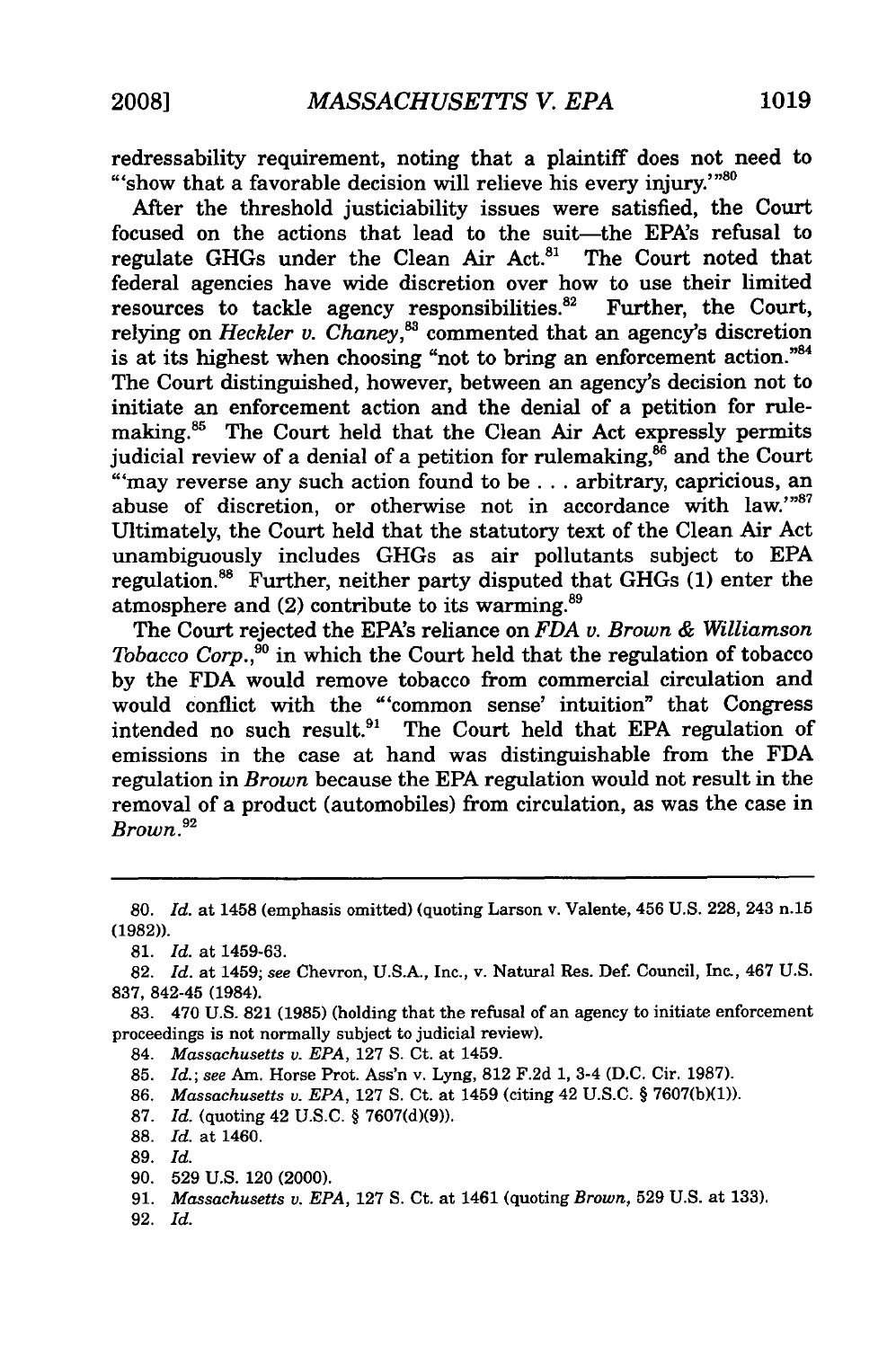The Court also held, in contrast to *Brown,* that the EPA failed to show any congressional action that would conflict with EPA emissions regulation.<sup>93</sup> The Court noted in addition that the EPA had not The Court noted in addition that the EPA had not previously denied the authority to regulate GHGs, but conversely, in 1998 the EPA asserted that it in fact had such authority.<sup>94</sup> Further, the Court denied the EPA's argument that the regulation of GHGs would unlawfully overlap with the Department of Transportation's authority to set mileage standards.<sup>95</sup> Instead, the Court held that federal agencies could overlap in their obligations and simultaneously avoid inconsistency. 9 6

The Court then addressed the EPA's alternative argument that even if the EPA had the statutory authority to regulate GHGs, it would be "unwise" to regulate GHGs at this time. $97$  The majority, rejecting this argument, held that the EPA was not permitted to consider factors divorced from the statutory language, such as the "President's ability to negotiate with ... developing nations" and the concern that the approach would be "piecemeal."98 The Court restricted the EPA's exercise of discretion to the statutory limits, ruling that subsequent to responding to a rulemaking petition, the EPA's "reasons for action or inaction must conform to the authorizing statute."99 The Court further noted that the term "judgment" does not allow an agency to stray from the authorizing statutory text. **<sup>100</sup>**

Lastly, the majority rejected the EPA's argument that the level of uncertainty concerning global warming precluded the EPA from satisfying its obligation to regulate  $GH\widetilde{Gs}^{101}$  Justice Stevens wrote that the degree of uncertainty must be so "profound" that the EPA cannot make a "reasoned judgment" that GHGs contribute to the global climate change, and even then the EPA must make a statement to that effect.<sup>102</sup> Justice Stevens concluded that, pursuant to the Clean Air Act, the EPA may avoid further action only if it is able either to establish that GHGs do not add to climate change or to provide a reasonable explanation about why it cannot or will not apply its

93. *Id.* 94. *Id.*

- 97. *Id.*
- 
- 98. *Id.* at 1462-63 (internal quotation marks omitted).
- 99. *Id.* at 1462.
- **100.** *Id.*
- 101. *Id.* at 1463.
- 102. *Id.*

<sup>95.</sup> *Id.* at 1461-62. 96. *Id.* at 1462.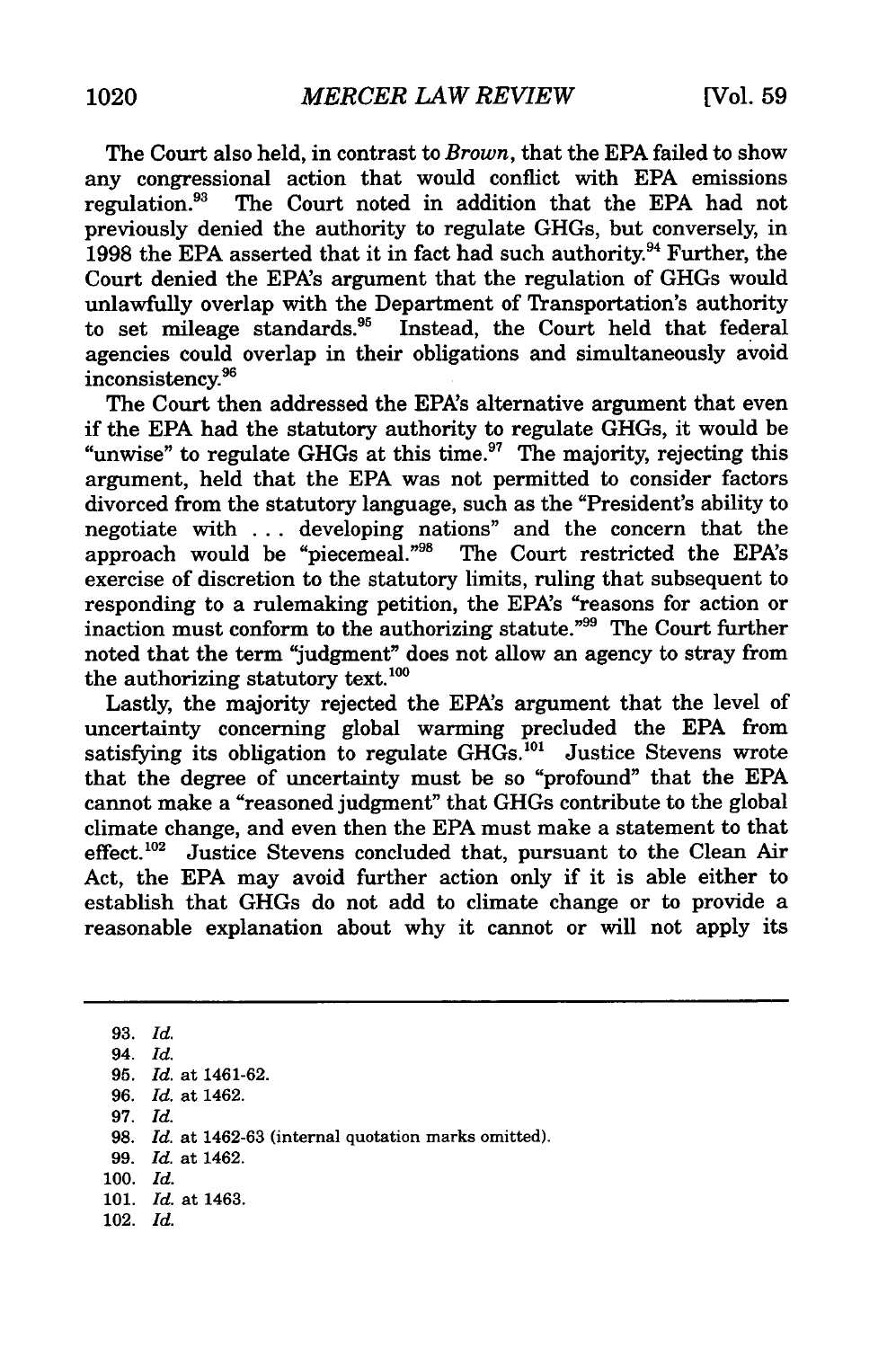discretion to determine whether GHGs are contributing factors to climate change. $103$ 

#### *B. The Dissents*

In his dissent, Chief Justice Roberts conceded that global warming "may be. . 'the most pressing environmental problem of our time,'" but nonetheless argued that the petitioners' claims were nonjusticiable.<sup>104</sup> Specifically, Chief Justice Roberts disputed that the decision in *Lujan* allows for the redress of an alleged injury by federal courts.<sup>105</sup> He argued that the majority approach had the effect of "[r]elaxing Article III standing requirements" for injuries asserted by a state and that the majority failed to support its "special solicitude" rationale.<sup>106</sup> Chief Justice Roberts further stated that the sort of procedural right that the majority upheld was insufficiently supported by the statutory text.<sup>107</sup> Refusing to accept the caselaw relied upon by the majority, the Chief Justice dismissed *Georgia v. Tennessee Copper Co.<sup>108</sup>* as outdated and irrelevant and claimed that the case does not allow for an erosion of Article III standing requirements.<sup>109</sup> In his interpretation, a state asserting a claim as *parens patriae"°* must show that it represents the members and also that at least one of the members satisfies the traditional Article III standing requirements.<sup>111</sup> Chief Justice Roberts argued that the State's claims of injury as a landowner were nonsovereign interests outside the realm of *parens patriae*.<sup>112</sup>

Lastly, relying on *Massachusetts v. Mellon"3* and *Alfred L. Snapp & Son, Inc. v. Puerto Rico,"4* Chief Justice Roberts declared that a state may assert a *parens patriae* claim for the protection of its citizens, but the United States is the appropriate party to represent citizens when enforcing rights with respect to a federal agency.<sup>115</sup> Furthermore, his

108. 206 U.S. 230 (1907).

- 113. 262 U.S. 447 (1923).
- 114. 458 U.S. 592 (1982).
- 115. *Massachusetts v. EPA,* 127 **S.** Ct. at 1466 (Roberts, C.J., dissenting).

<sup>103.</sup> *Id.*

<sup>104.</sup> *Id.* at 1463-64 (Roberts, C.J., dissenting) (quoting Petition for Writ of Certiorari, *Massachusetts v. EPA,* 127 **S.** Ct. 1438 (No. 05-1120)).

<sup>105.</sup> *Id.* at 1464 (citing *Lujan,* 504 U.S. at 576).

<sup>106.</sup> *Id.*

<sup>107.</sup> *Id.* at 1464-65 (citing 42 U.S.C. § 7607(b)(1)).

<sup>109.</sup> *Massachusetts v. EPA,* 127 **S.** Ct. at 1465 (Roberts, C.J., dissenting).

<sup>110.</sup> Latin for "parent of his or her country"; his term refers to a state's role as a 'provider of protection to those unable to care for themselves." BLACK'S LAW DICTIONARY 1144 (8th ed. 2004).

<sup>111.</sup> *Massachusetts v. EPA,* 127 **S.** Ct. at 1465-66 (Roberts, C.J., dissenting).

<sup>112.</sup> *Id.* at 1466.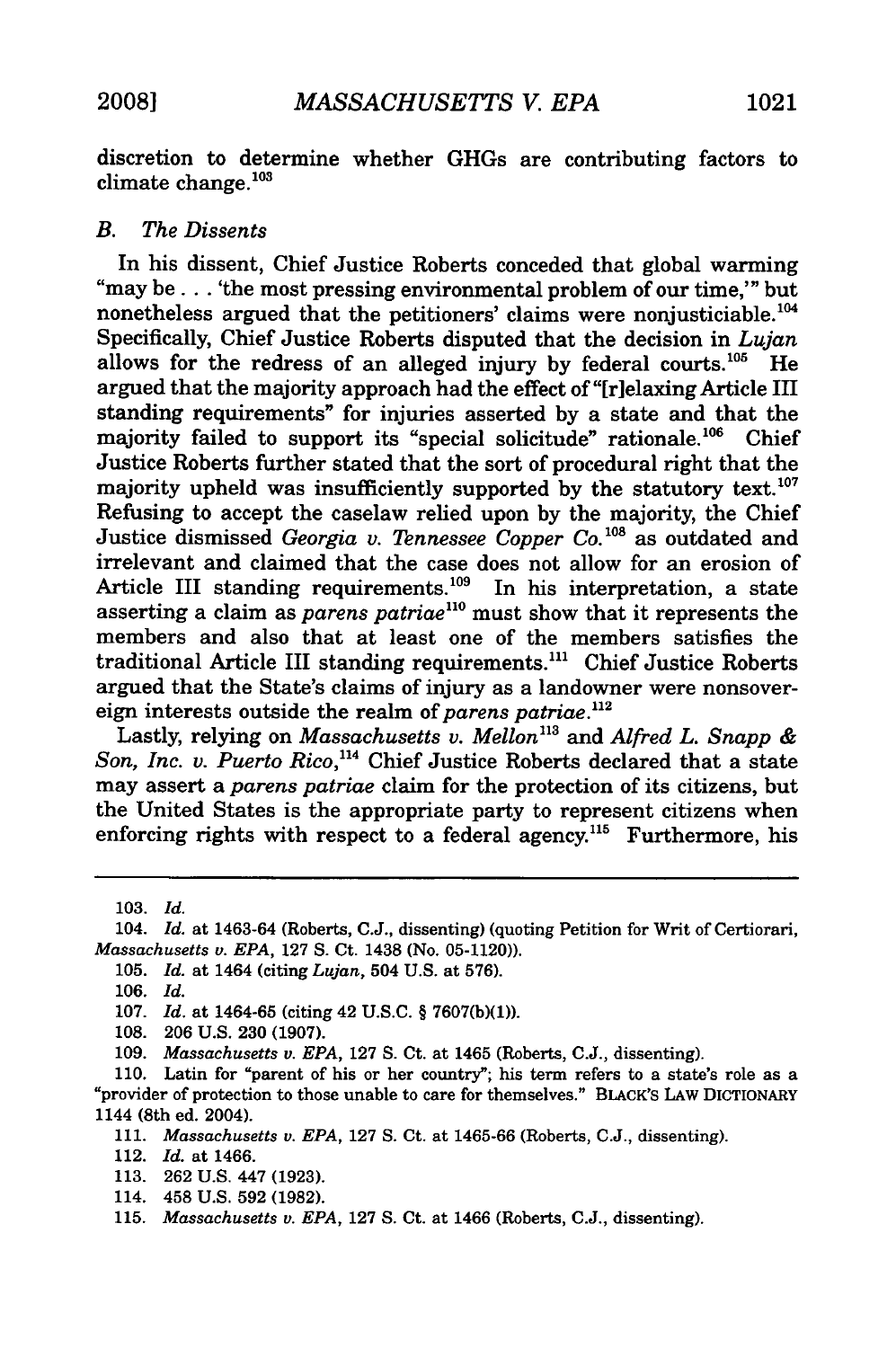dissent dismissed the petitioners' standing, claiming that across the board, the facts of this case stretched the limits of standing further than in any previous case.<sup>116</sup> Chief Justice Roberts characterized the injury claimed by the petitioners as too widespread to be considered "particularized" or "imminent."<sup>117</sup> Causation, he claimed, was too speculative and far too indirectly related to the injury.<sup>118</sup> Redressability failed because it was, according to Chief Justice Roberts, too insignificant to avoid being overwhelmed by increasing global GHG emissions from other sources and too speculative to be considered satisfactory under Article III.<sup>119</sup>

Justice Scalia dissented separately to analyze the merits of the case. In Justice Scalia's view, *Massachusetts v. EPA* was a "straightforward administrative-law case."<sup>120</sup> He expressed his belief that despite the importance of global warming, "[the] Court has no business substituting its own desired outcome for the reasoned judgment of the responsible agency."<sup>121</sup>

Justice Scalia began by emphasizing that the EPA's authority to regulate under the Clean Air Act is conditioned upon a judgment that new vehicle emissions cause or contribute to air pollution that may reasonably be anticipated to endanger public health or welfare.<sup>122</sup> Pointing out that Congress, when it wants to, knows how to force an agency to act in a particular way, Justice Scalia argued that there is no text within the Clean Air Act that requires the EPA to make a judgment whenever a rulemaking petition is filed.<sup>123</sup> Further, he rejected the majority's ruling that the EPA's policy reasons for deferring to exercise its judgment were divorced from the statutory text, stating that "the statute says *nothing at all* about the reasons for which the [EPA] may *defer* making a judgment," and therefore, the only thing to have been divorced from was silence.<sup>124</sup> Further, according to Justice Scalia, the EPA's interpretation of the Clean Air Act was reasonable, "the most natural reading of the text," and was entitled to due deference under *Chevron U.S.A., Inc. v. Natural Resources Defense Council, Inc.125* Lastly, Justice Scalia argued that the current level of scientific

116. *Id.* at 1470-71. 117. *Id.* at 1467-68. 118. *Id.* 119. *Id.* at 1469-70. 120. *Id.* at 1478 (Scalia, J., dissenting). 121. *Id.* 122. *Id.* at 1471-72. 123. *Id.* at 1472. 124. *Id.* at 1473. 125. *Id.* at 1473-74; 467 U.S. 837 (1984).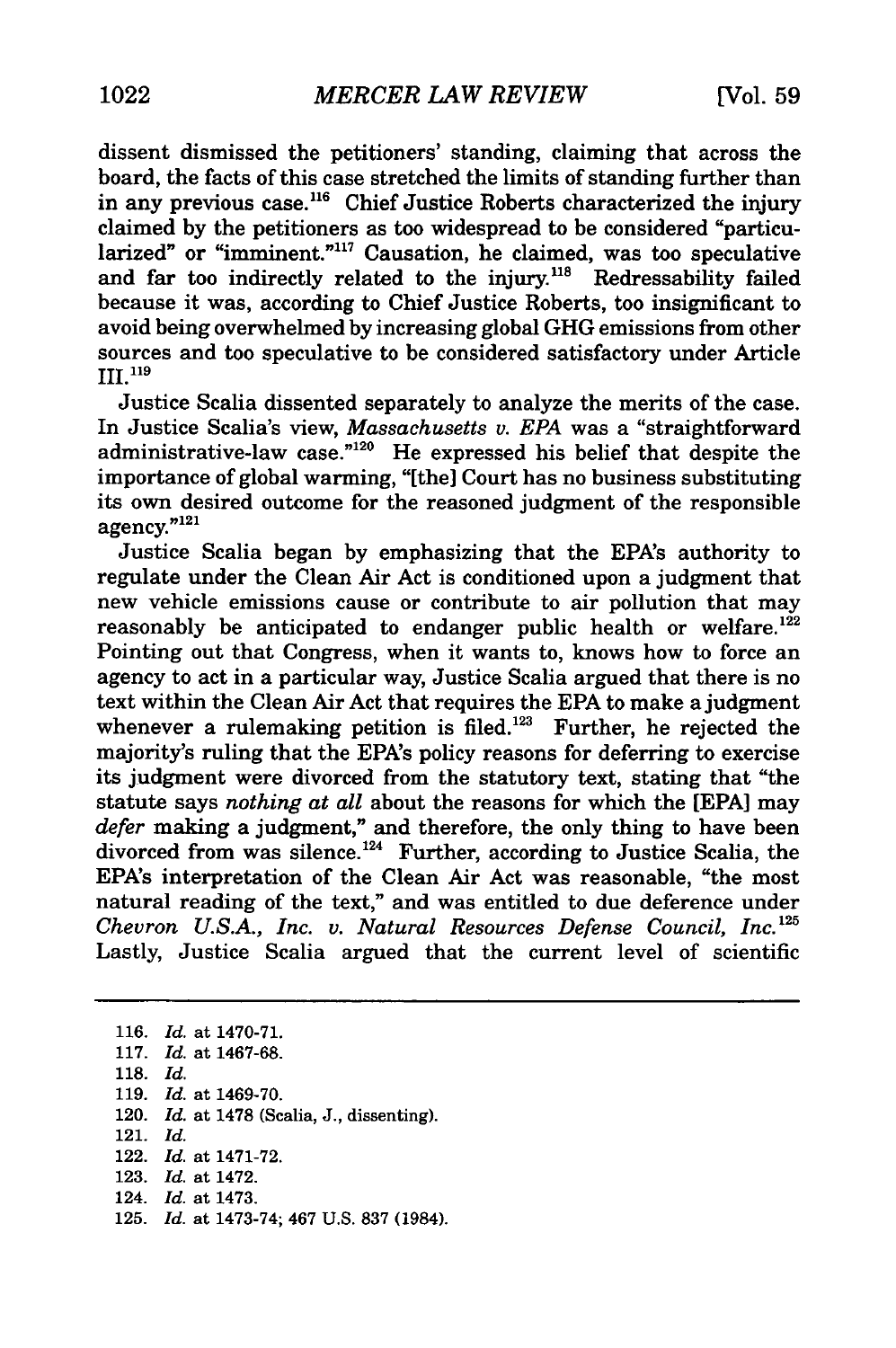uncertainty concerning GHGs justified the EPA's decision not to form a intervalling

Justice Scalia also disputed the majority's classification of carbon dioxide as an "air pollutant" under the Clean Air Act, arguing that the plain meaning of the statutory definition of air pollutant requires that the substance be an impurity that enters the ambient  $\ar{air}^{127}$  Under the majority's approach, Justice Scalia claimed that *"everything* airborne, from Frisbees to flatulence, qualifies as an 'air pollutant,'" and such an interpretation, according to Justice Scalia, defies common sense.<sup>128</sup> In summary, his opinion was that regulating the buildup of GHGs in the atmosphere that induce climate change "is not akin to regulating the concentration of some substance that is *polluting* the *air."129*

#### V. IMPLICATIONS

While the Court's holding in *Massachusetts v. EPA*<sup>130</sup> appears to invite a flood of global warming litigation, which has yet to occur, some courts have interpreted it as establishing a limited framework for evaluating global warming claims. $^{131}$ 

In September **2007,** for example, the United States District Court for the Northern District of California provided some parameters for parties seeking tort damages from injuries caused **by** global warming. In *California v. General Motors Corp.,132* the State of California sued several automakers, including General Motors, Honda, Toyota, Nissan, and Daimler Chrysler, for violations of federal and state public nuisance codes.<sup>133</sup> The State claimed that these automakers created and contributed to global warming **by** producing "vehicles that emit **...** carbon dioxide," the primary cause of global warming.<sup>134</sup> Distinguishing itself from the Court in *Massachusetts v. EPA,* the district court held that such a claim would require the court to make the nonjusticiable policy determination of what reasonable carbon dioxide emissions should be. $135$  The district court ruled that such an inquiry was a political question that the courts were not authorized or equipped to adjudicate,

**131.** *See, e.g.,* California v. General Motors Corp., No. **C06-05755 MJJ, 2007** WL **2726871 (N.D.** Cal. Sept. **17, 2007).**

**132.** No. **C06-05755 MJJ, 2007** WL **2726871 (N.D.** Cal. Sept. **17, 2007).**

**<sup>126.</sup>** *Massachusetts* v. *EPA,* **127 S.** Ct. at 1474-75 (Scalia, **J.,** dissenting).

**<sup>127.</sup>** *Id.* at **1476-77.**

**<sup>128.</sup>** *Id.* at 1476.

**<sup>129.</sup>** *Id.* at **1477.**

**<sup>130. 127</sup> S.** Ct. 1438 **(2007).**

**<sup>133.</sup>** *Id.* at **\*1.**

<sup>134.</sup> *Id.*

**<sup>135.</sup>** *Id.* at \*12.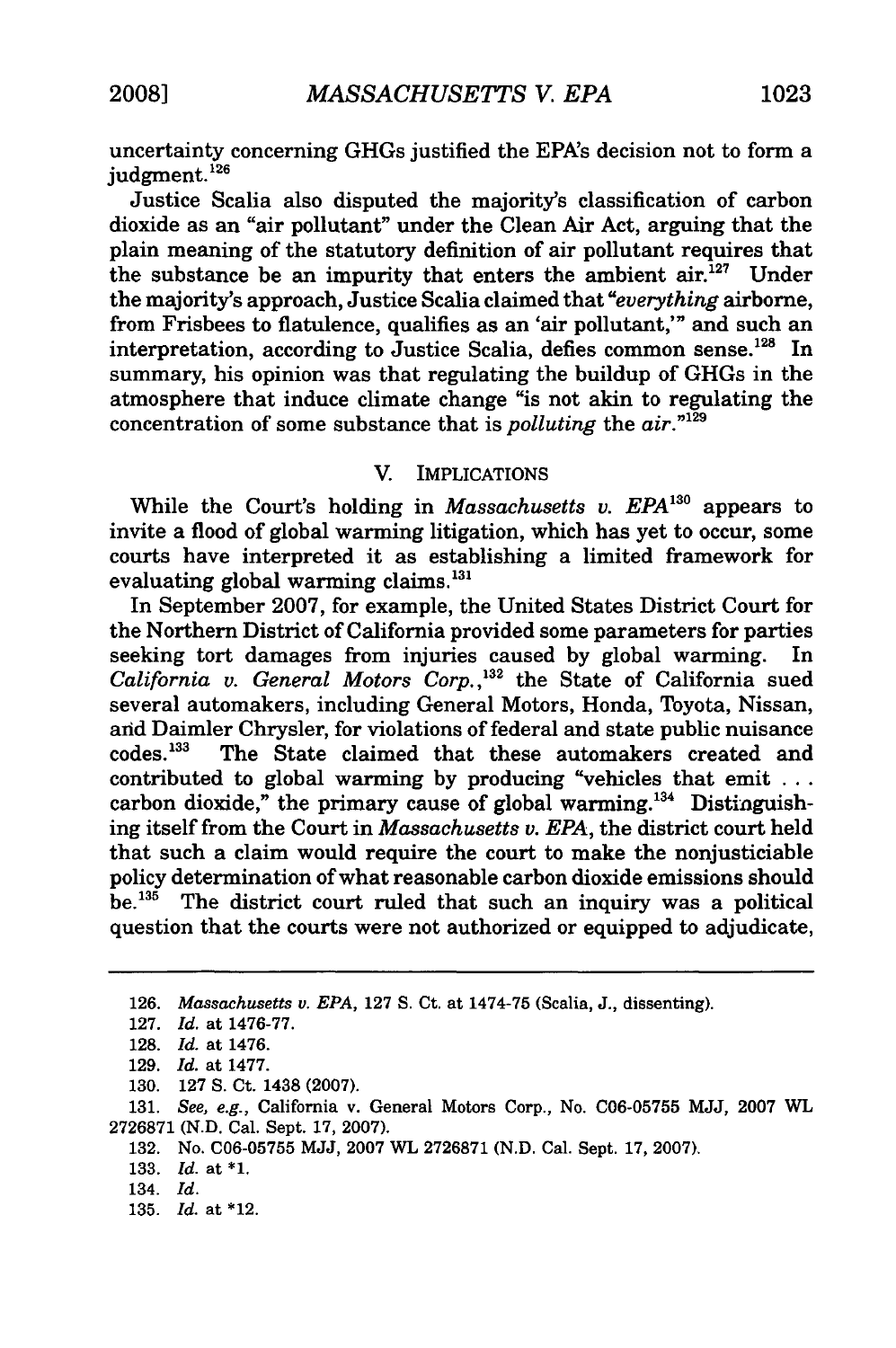stating that "the authority to regulate carbon dioxide lies with the federal government, and more specifically with the EPA as set forth in the [Clean Air Act]," and "any [sitate that is dissatisfied with the federal government's global warming policy determinations may exercise its 'procedural right' to advance its interests through administrative channels and, if necessary, to 'challenge the rejection of its rulemaking petition as arbitrary and capricious.'"<sup>136</sup> Although the procedural right was available to Massachusetts in *Massachusetts v. EPA,* the district court found it was not available to California against private companies, and thus the claim failed.<sup>137</sup> The court granted the defendants' motion to dismiss on the ground that the entire case raised nonjusticiable political questions.<sup>138</sup><br>Additionally, there is a looming prospect of states adopting their own

regulatory schemes to restrict GHG emissions from motor vehicles. In *Central Valley Chrysler-Jeep, Inc. v. Witherspoon*,<sup>139</sup> the petitioners sought to enjoin enforcement of a California state regulation that restricted new car emissions as GHGs. The petitioners argued that such an act was preempted by 42 U.S.C. § 7543 $(a)$ <sup>140</sup> (a portion of the Clean Air Act). $141$  The court noted.

California Health and Safety Code, section 43018.5 provides civil penalties to manufacturers if emission standards are not met, provides for the ability of manufacturers to credit current performance in excess of standards to later performance shortfall, and enables a period of time for manufacturers to offset early failures to meet standards with later performance in excess of regulatory standards.<sup>142</sup>

However, the court in *Central Valley* recognized that U.S.C. § 7543(b)(1) allows the EPA to grant California a waiver to impose stricter standards than those imposed pursuant to the Clean Air Act, and should that waiver be granted, other states may adopt California's standards.<sup>143</sup> The court stayed further proceedings pending the Supreme Court's decision in *Massachusetts v. EPA,* because if the EPA was held to have authority to regulate GHGs, California could successfully apply for waiver of federal preemption and establish state controls over GHG

<sup>136.</sup> *Id.* at **\*11** (quoting 42 U.S.C. § 7607 (2000)).

<sup>137.</sup> *Id.* at \*12.

**<sup>138.</sup>** *Id.* at **\*12-13.**

**<sup>139.</sup>** No. **CVF04-6663** AWILJO, 2007 WL **135688 (E.D.** Cal. Jan. **16,** 2007).

<sup>140. 42</sup> **U.S.C.** § 7543(a) (2000).

<sup>141.</sup> *Central Valley,* **2007** WL **135688,** at **\*1.**

<sup>142.</sup> *Id.* at \*2 (citing **CAL. CODE** REGS. tit. **13,** § **1961.1 (2007)).**

<sup>143.</sup> *Id.*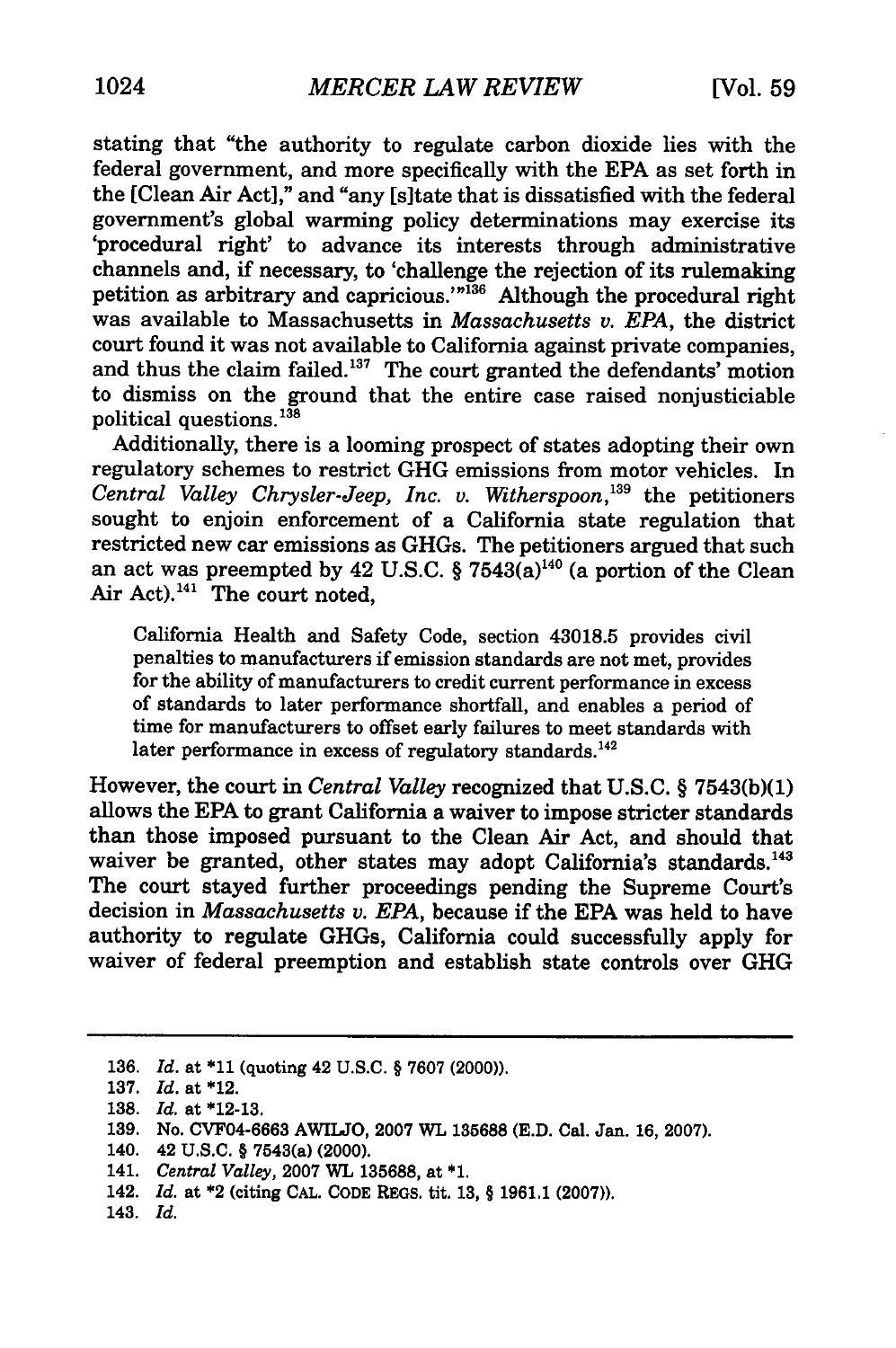emissions.<sup>144</sup> The Supreme Court's ruling in *Massachusetts v. EPA*, granting the **EPA** the authority to regulate GHGs, appears to have paved the way for other states to adopt California's stricter vehicle emissions regulations, should waiver be granted.<sup>145</sup>

Global warming has grown to become regarded as the single greatest environmental threat to mankind. Movies such as *An Inconvenient Truth46* have fought to bring the debate to the forefront of American politics. Despite the outcomes of the discussed cases, the federal judiciary has only begun to scratch the surface of litigation regarding global warming. The Supreme Court's opinion in *Massachusetts v. EPA* has succeeded in placing the spotlight on both Congress and the EPA-hopefully signaling the end of the debate concerning mankind's influence on the rise in global ambient air temperature and the beginning of meaningful strides **by** the government to act upon this threat.

NICK BISHER

<sup>144.</sup> *Id.* at **\*11, \*15.**

<sup>145.</sup> *See* David Shepardson, *EPA: California, Other States Can't Impose Their Own Emissions Standards on Autos,* THE DETROIT **NEWS,** Dec. **19, 2007** (on file with the Mercer Law Review).

<sup>146.</sup> **AN INCONVENIENT** TRUTH (Participant Productions **2006).**